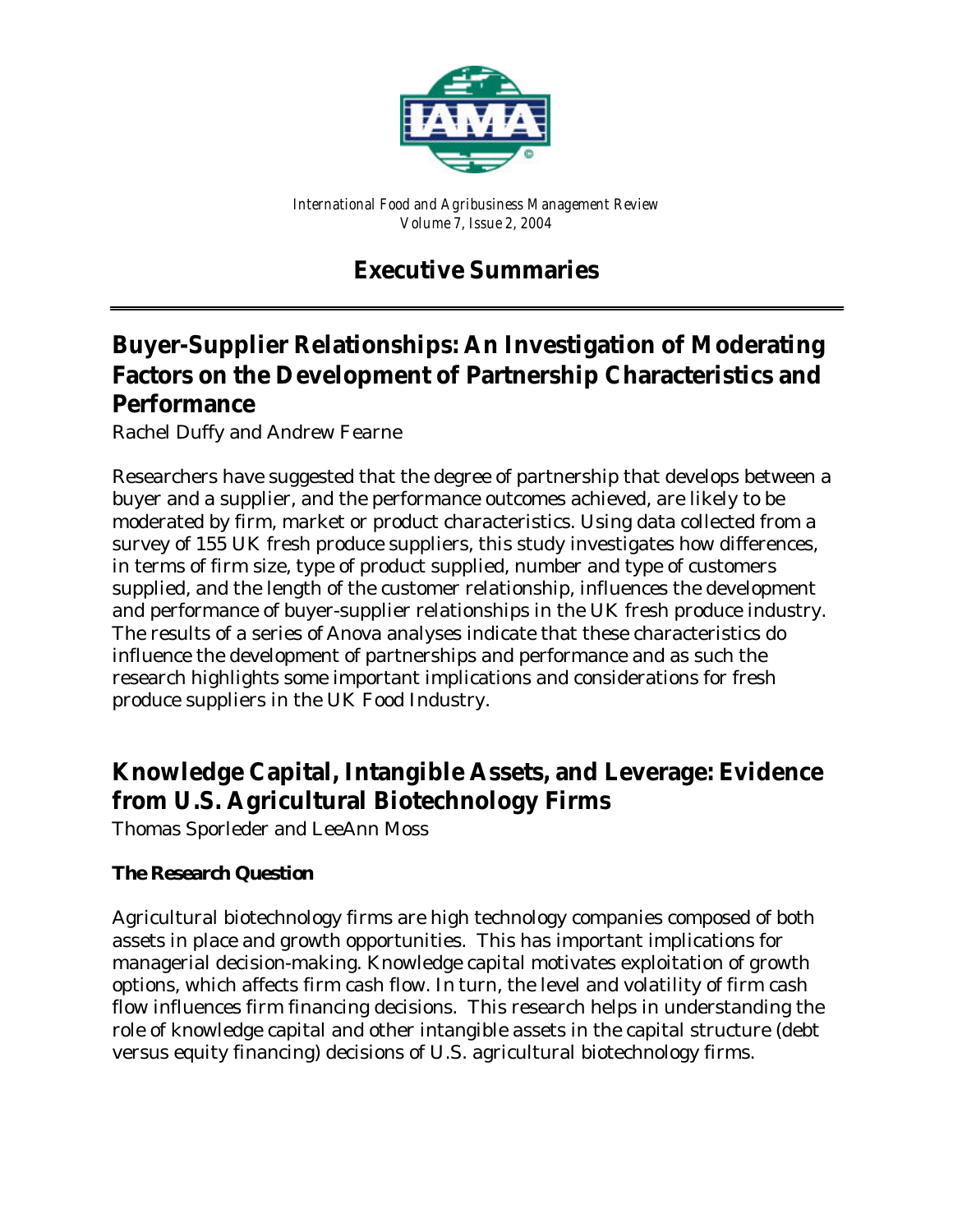#### **Study Description**

The determinants of capital structure are explored for publicly-traded U.S. agricultural biotechnology firms using CompuStat data. The data set includes 6,671 firm-year observations from 748 firms for the time period 1980 through 2000, where agricultural biotechnology firms are identified by a total of eighteen six-digit NAICS codes. The influence of growth, size, profitability, non-debt tax shields, the uniqueness of the firm's assets, and intangible assets such as knowledge capital are explored using ordinary least squares regression.

#### **Results**

Quantitative results indicate that leverage is negatively related to growth and nondebt tax shields. Asset tangibility, size, profitability, and uniqueness are positively related to leverage. Using various characterizations of leverage, the estimated models explain about 75% of the variation in individual firm leverage. Empirically generated elasticities buttress the importance of intangible assets such as knowledge capital and tax shields in capital structure choice by managers of agricultural biotechnology firms.

#### **Management Implications**

This analysis adds a significant new component to understanding the financing decisions of agricultural biotechnology firms. The evidence from the empirical results of the analysis suggest that knowledge capital can influence both the location and capital structure of firms in the agricultural biotechnology industry. The empirical evidence presented here unambiguously suggests a negative relationship among profitability and firm capital structure. Evidence here suggests that agricultural biotechnology firms prefer internal (equity) to external (debt) financing, and more profitable firms have more internal capital available.

# **Mitigating the High Cost of ISO 14001 EMS Standard Certification: Lessons from Agribusiness Case Research**

*Emmanuel K. Yiridoe and Geb E. Marett*

## **Research Question**

ISO 14001 is a voluntary standard that can be used to help achieve corporate environmental stewardship objectives, while minimizing unwarranted compliance costs and helping to meet government environmental regulations. Given that small and medium enterprises (SMEs) account for an estimated 90% of the world's economic activity, environmental management strategies customized specifically for such organizations are important in a global environmental management initiative such as ISO 14001. Yet, the cost of third party ISO 14001 certification can be extremely high, and generally beyond the means of SMEs. The overall purpose was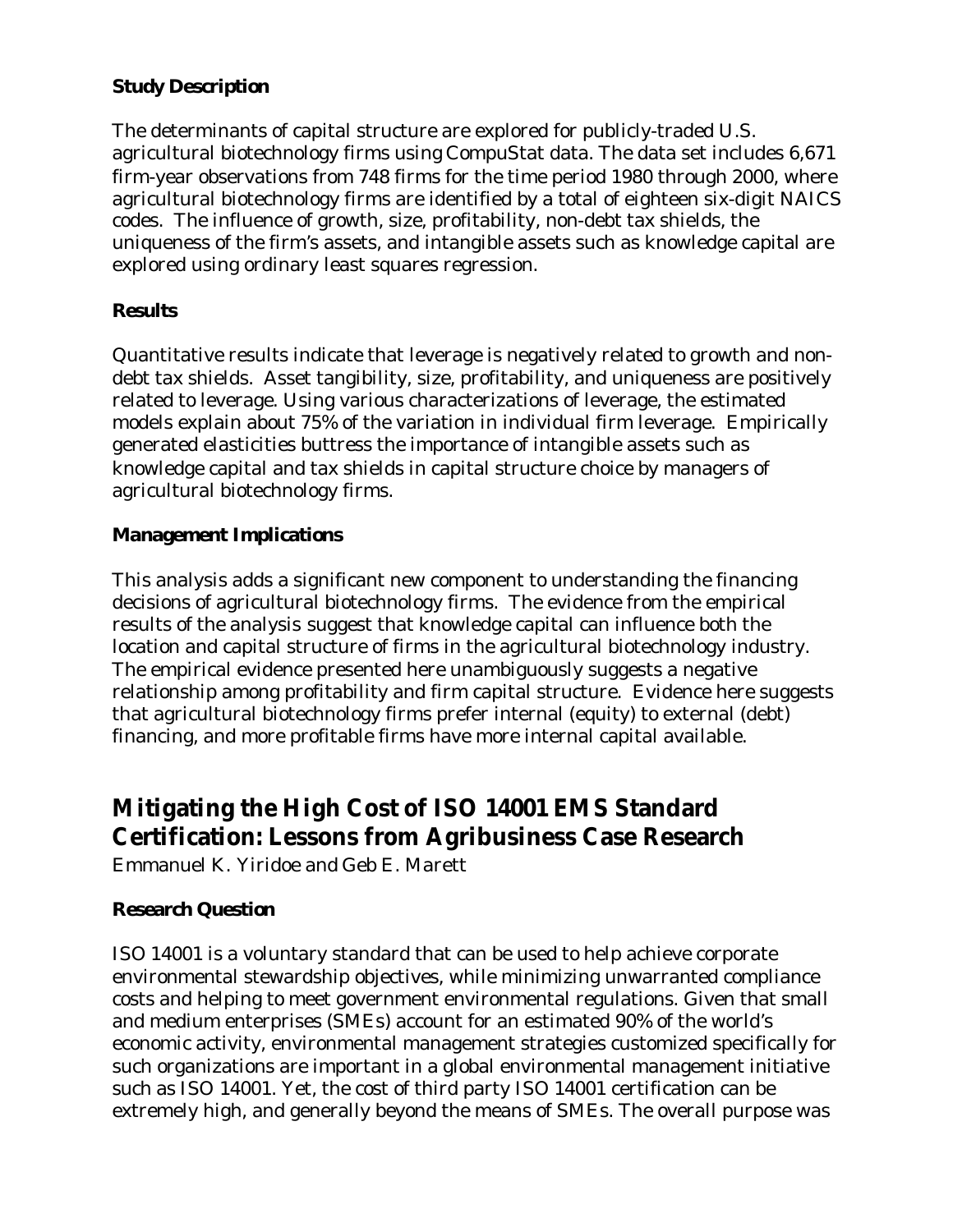therefore to assess how SMEs can mitigate the high costs associated with ISO 14001 certification.

## **Study Description**

Three dimensions to ISO 14001 certification, which can substantially affect the cost associated with developing, implementing and obtaining ISO 14001 accreditation, were examined: i) whether the EMS implementation and registration process is direct or indirect; ii) how an organization can demonstrate compliance with ISO 14001 requirements; and iii) scale of the ISO 14001 certification process. In addition, three case studies were used to highlight important ISO 14001 certification considerations, and assess how the organizations studied mitigated the high cost of ISO 14001 registration.

## **Findings**

In all three case studies, certification was motivated primarily by internal, as opposed to external, considerations. There are various types of joint or group certification, using a variety of indirect routes (such as other EMS or quasi-EMS or quality scheme) as the springboard to obtaining ISO 14001 certification. Cost advantages to using a joint or group approach with an intermediate or central coordinating entity include: i) average fixed costs are lowered as total costs are distributed among a larger number of participating firms; ii) management and control of the scheme rests primarily with the intermediate or umbrella entity, thereby reducing workloads while increasing efficiency for individual member organizations; iii) skills and expertise from individual enterprises can be pooled and shared within the group, as well as the potential to train internal auditors who may then offer reduced-fee services; and iv) there is a potential for more effective and cost-efficient marketing and promotion for a larger cooperative of enterprises than for smaller individual operations which may not have the contacts, resources, or reach to influence the successful marketing and promotion of the environmental management practices.

## **Management Implications**

Joint or group certification was possible primarily because such organizations had common goals (such as a need to demonstrate credible claims of environmental management to clients). Certification costs considered in this study focus on the costs associated with adopting and implementing ISO 14001 EMS, and do not link such costs with specific outcomes (such as reduction in environmental quality levels). Several unique characteristics of smaller enterprises may make them better suited for implementing environmental management initiatives, compared to larger firms.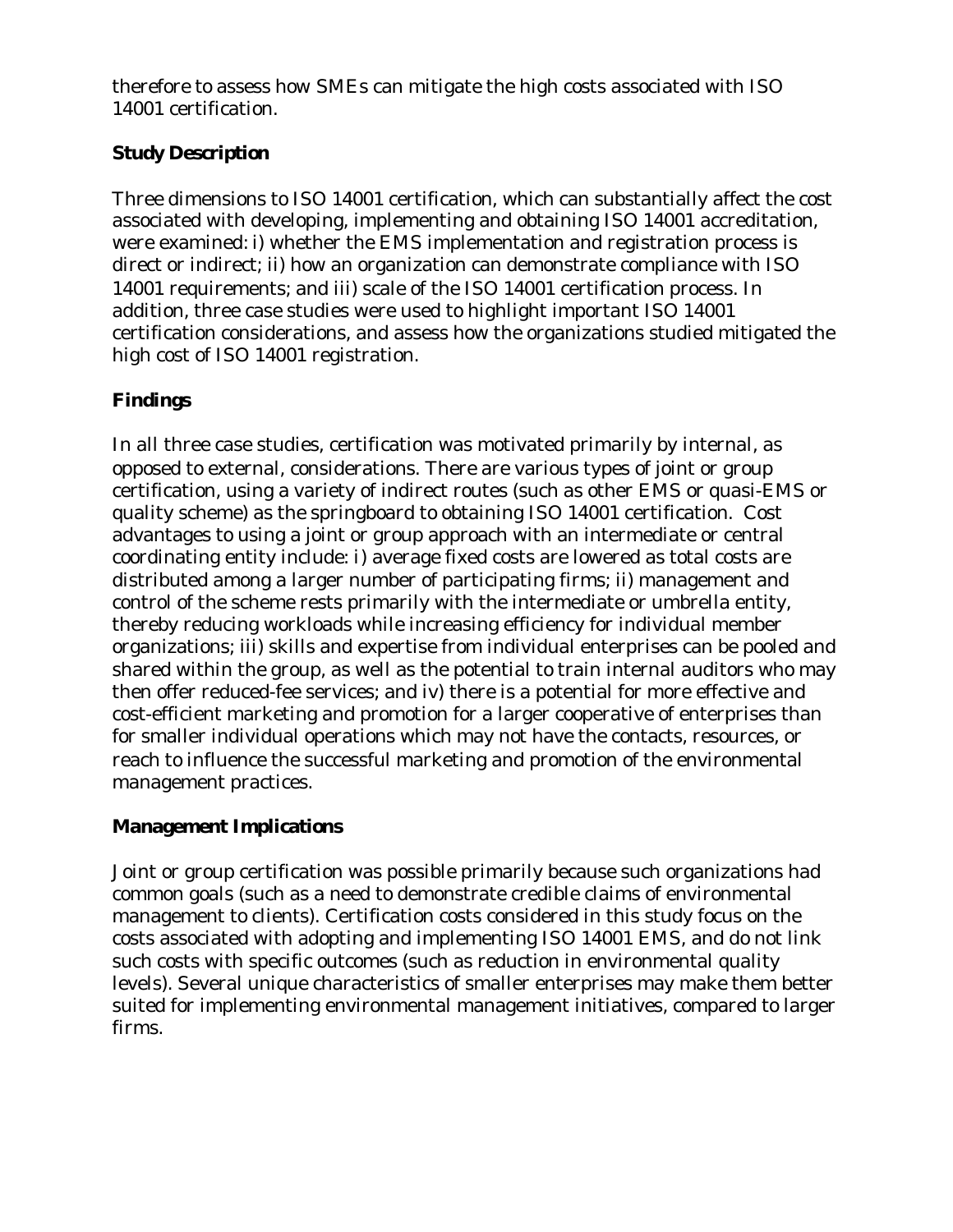# **Land O' Lakes**

IFAMR Case Number 7.2.A *Michael Boland, Vincent Amanor-Boadu, and David Barton*

The case begins with an examination of Land O' Lakes' diversified portfolio of businesses. The business had undergone significant changes since 1998 - it dominated market share in butter and deli cheese, had become the largest crop protection, plant nutrient, and feed manufacturer in the US, and was the fourth largest US seed company. Land O'Lakes had used mergers, joint ventures, acquisitions of public and private firms, and divestitures/closing of assets to restructure its portfolio to build the "size and scale" needed to compete in increasingly competitive food/agribusiness markets. The main issue facing Land O' Lakes was to evaluate its diversified portfolio of businesses and find ways to improve future corporate performance.

The case presents an overview of Land O' Lakes' dairy processing operations and its agricultural service operations including swine, agronomy, layers, seed, and feed. The case has been designed for use in a module on the evaluation of a diversified company portfolio and corporate strategy. It is most suitable for an undergraduate or graduate level course in strategy and can be used after students have learned how to conduct an external analysis of an industry and an internal analysis of a firm.

# **Creolé Coffee**

IFAMR Case Number 7.2.B *Lynn Kennedy and Elizabeth D. Roule*

*Creolé Coffee* is a teaching case study which provides an in-depth analysis of the world coffee market and the impact long-term procurement strategies can have upon an agribusiness firm attempting to minimize the effect of volatile commodity prices while endeavoring to secure their necessary inputs. Students gain an understanding of the manner in which volatile world prices can force firms who have not carefully analyzed long-term procurement strategies to contend with high prices and a limited supply of inputs. Through an examination of the world coffee market and the fictitious Creolé Coffee, students examine the benefits and obstacles associate with procurement through contracts, the free-market, or elimination of reliance upon certain inputs through new product development/diversification.

After a brief discussion of the impact rising coffee prices had upon the firm in the mid-1990s, the case launches into a discussion of the world coffee market situation including an analysis of the changing world market prices and coffee futures prices. Four main alternative long-term procurement strategies are discussed to aid students in determining the best possible method for an agribusiness firm in such a situation to help secure the necessary inputs while being minimally affected by the volatile market prices. Through an analysis of the alternatives available to the firm students are allowed to compare and contrast the potential effects of implementing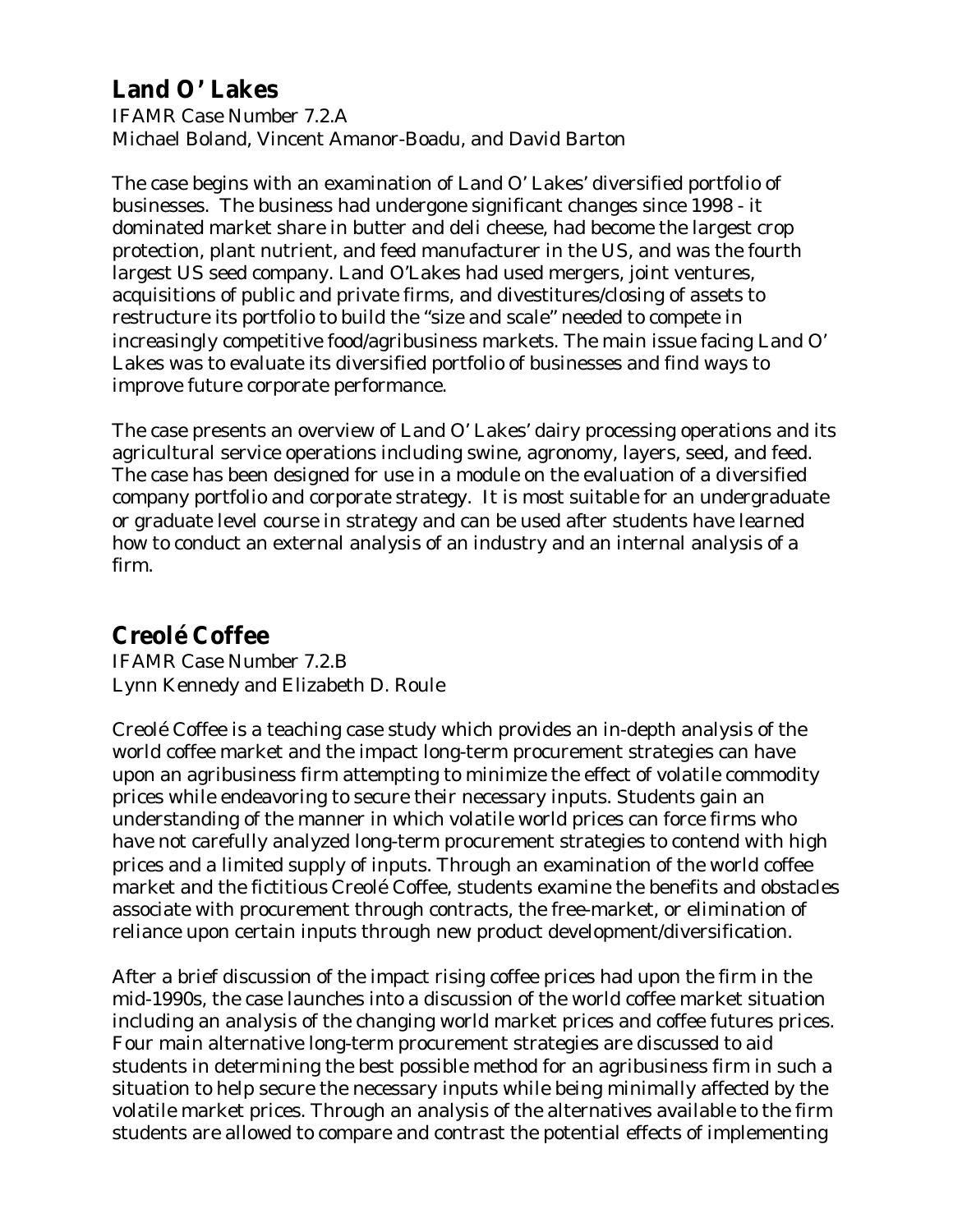strategic alliances/joint ventures, vertical integration strategies, long-term contracts, futures/options contracts, and product diversification.

Appropriate analytical questions have been provided to facilitate classroom discussion of potential alternatives. This feature, and the accompanying fictional futures prices and company financial statements, will enable students to utilize the knowledge gained from previous agribusiness coursework, thus creating a realistic scenario often encountered by managers of agribusiness firms. Additional sources are provided to enhance the learning situation.

# **Global Shifts in Agro-Industrial Capital and the Case of Soybean Crushing: Implications for Managers and Policy Makers**

*Peter Goldsmith, Bing Li, Jerry Fruin, and Rodolfo Hirsch*

## **The Research Question**

Tremendous shifts are occurring in the location of agro-industrial capital around the globe. To focus discussion on this topic a session was convened at the annual meeting of the International Food and Agribusiness Management Association in Montreux, Switzerland in June of 2004. The session brought together researchers and industry leaders to better understand these dramatic shifts and the implications they hold for the agri-food system.

## **Study Description**

This paper examines the development of soybean production and processing in North America, South America, Asia and the European Union since 1990's. It aims to convey: 1) the new trends in global soybean processing investment and 2) industry commentary on these trends. The methodology involved a survey of all relevant and accessible sources of information describing soy processing investment activities since 1990.

## **Findings and Results**

As world soybean production and crush have been steadily increasing since 1990s, the regional distribution of production and crush has changed dramatically. The world's largest soybean processors are remapping their global strategies. In recent years, major soybean processors and other multinational companies (MNCs) have integrated further into higher valued ingredients and products, investing heavily in soy foods, bio-products, and soy protein products in North America, South America and China. The recent shift in production combined with the current inability for seed companies to receive royalty payments for their soybean technologies in many of the new soybean growth areas may compromise future investment in soybean seed development.